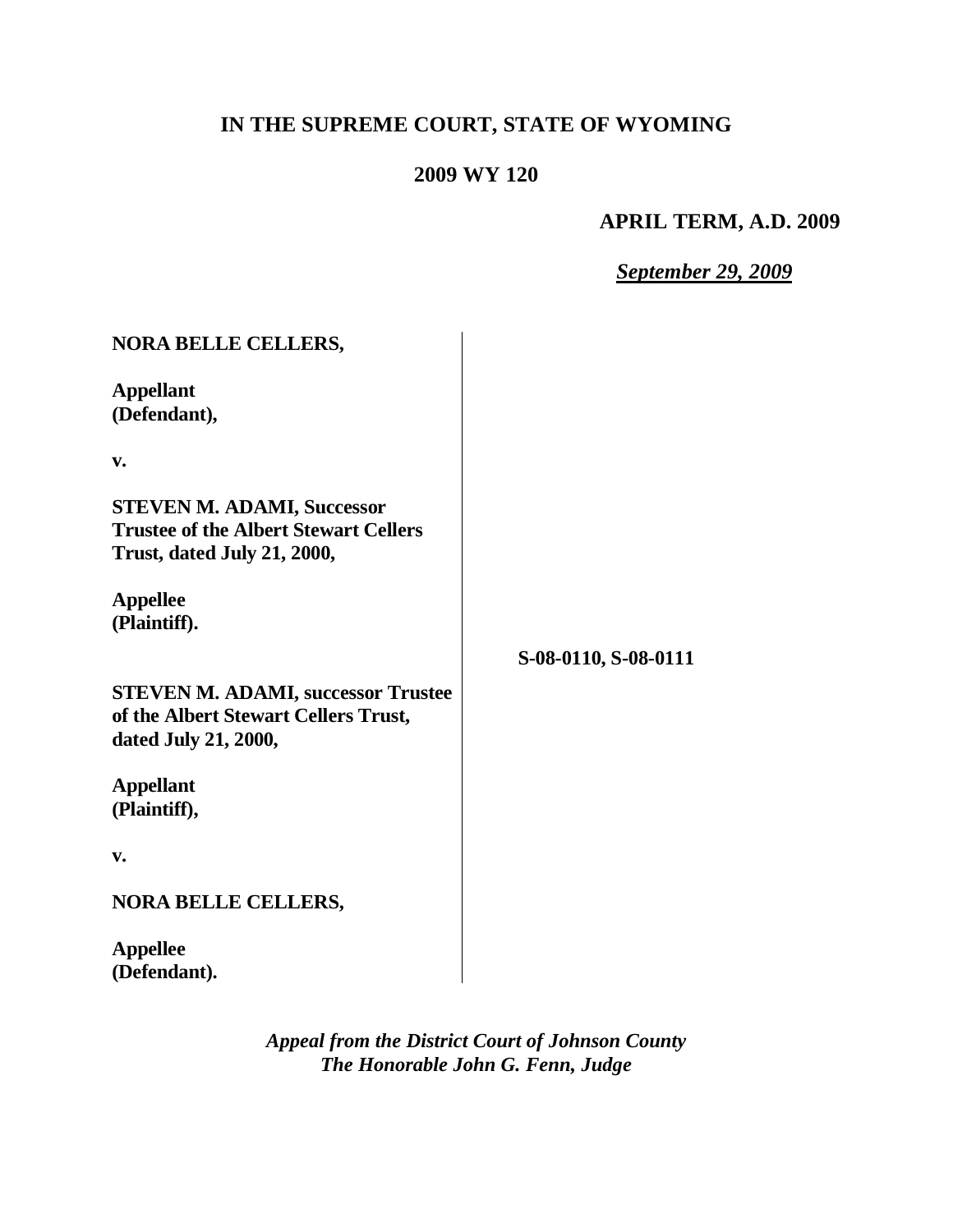## *Representing Nora Belle Cellers:*

Greg L. Goddard of Goddard, Wages & Vogel, Buffalo, Wyoming

*Representing Steven M. Adami, Successor Trustee of the Albert Stewart Cellers Trust:* Benjamin S. Kirven and Dennis M. Kirven of Kirven & Kirven, P.C., Buffalo, Wyoming

*Before VOIGT, C.J., and GOLDEN, HILL, KITE, BURKE, JJ.*

**NOTICE: This opinion is subject to formal revision before publication in Pacific Reporter Third. Readers are requested to notify the Clerk of the Supreme Court, Supreme Court Building, Cheyenne, Wyoming 82002, of any typographical or other formal errors so that correction may be made before final publication in the permanent volume.**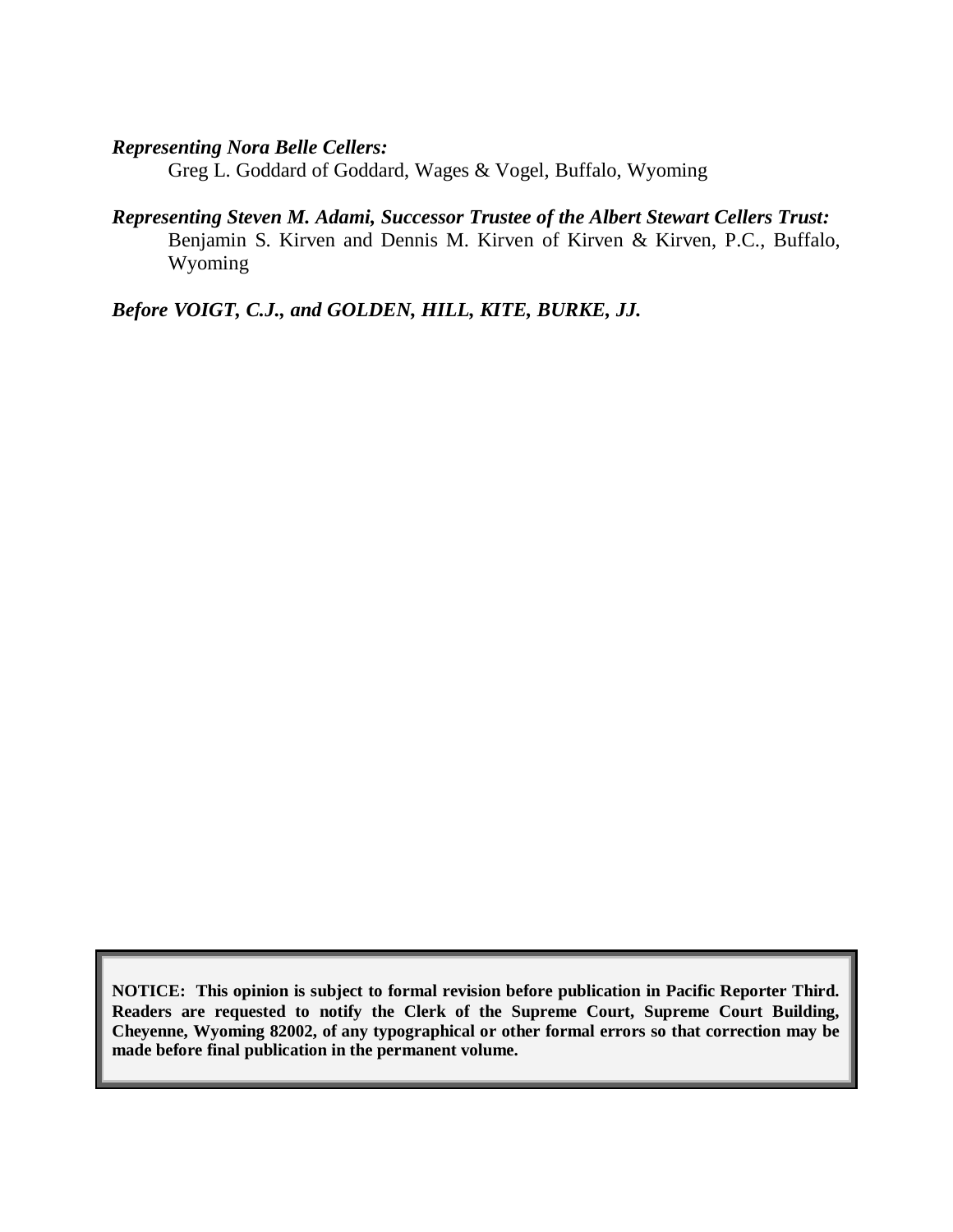#### **GOLDEN**, Justice.

[¶1] This review of a summary judgment involves the interpretation of a marital settlement agreement. The primary issue is whether in that agreement the former wife relinquished her right as the named beneficiary to the proceeds of an investment account maintained by her former husband, now deceased. The district court held that the former wife had relinquished her right to the investment account proceeds, and that those proceeds belonged to the trustee of the deceased former husband's trust. The district court also held, however, that the trustee was not entitled to prejudgment interest on those proceeds. The former wife has appealed on the relinquishment issue, and the trustee has cross-appealed on the prejudgment interest issue.

[¶2] We hold that, under the unambiguous language of the marital settlement agreement, the former wife did not relinquish her right as the named beneficiary to the investment account proceeds; consequently, we reverse and remand on that issue with directions that the district court enter judgment in favor of the former wife because further proceedings in this matter would serve no useful purpose. *State v. Homar*, 798 P.2d 824, 826 (Wyo. 1990). Our disposition of that issue makes moot the trustee's crossappeal on the prejudgment interest issue.

#### **FACTS**

[¶3] The parties do not dispute the salient facts. On January 13, 1960, Albert Stewart Cellers (hereinafter Stewart Cellers) created the investment account in question; a year later, he designated his parents as named beneficiaries of the account. On April 2, 1980, Stewart Cellers and Nora Belle Cellers married; on February 15, 2000, Stewart Cellers removed his parents as the named beneficiaries on the investment account and designated Nora Belle Cellers as the named beneficiary. In July 2000, Stewart Cellers established a trust in his own name, and the trust designated Steven M. Adami as successor trustee.

[¶4] On September 11, 2001, Stewart Cellers and Nora Belle Cellers separated and executed the marital settlement agreement in question. We now identify those agreement provisions that are pertinent to this issue on appeal. Recital D of this agreement stated the purpose of the agreement:

> The purpose of this agreement is to make a final and complete settlement of all rights and obligations between the parties, including those concerning their property, the support and maintenance of each of them, rights to homestead and exemption and inheritance and succession, and all other matters existing between the parties growing out of their marital relationship.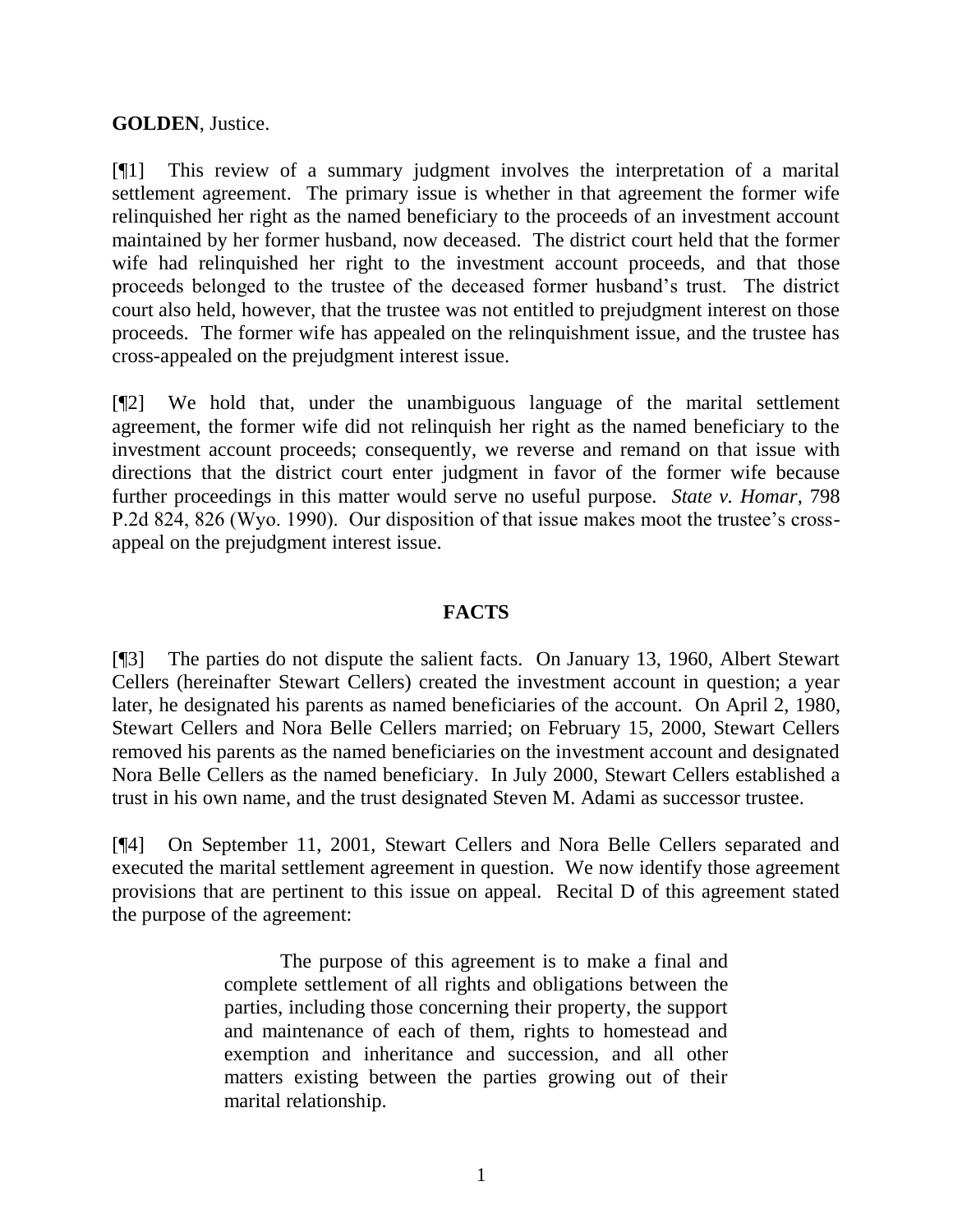Section 1 of the agreement identified the property to be received by Nora Belle Cellers. Section 2 of the agreement identified the property to be received by Stewart Cellers. Under that section, Stewart Cellers received, among other property, the investment account in question "as his sole and separate property." Section 6 of the agreement set forth general provisions. Among those general provisions, the most pertinent are those entitled Full Disclosure of Property Interest, Integration Clause, and Comprehension by the Parties. The general provision entitled Full Disclosure of Property Interest provides:

> Each party warrants and represents to the other that he or she has made a full disclosure of all property and interests in property owned or believed to be owned by him or her, and there are no other assets of the marriage than those mentioned in this agreement, and that he or she has not secreted or hypothecated any such assets.

The general provision entitled Integration Clause provides:

This agreement contains the final and entire agreement of the parties. There are no representations, terms, conditions, statements, warranties, promises, covenants, or understandings, oral or written, other than those expressly set forth herein. This agreement is intended to be, and shall be, a full, final and complete settlement agreement between the parties. The provisions of this Agreement shall not be modified except by mutual consent by the parties, expressed in writing.

The general provision entitled Comprehension by the Parties provides:

The parties hereto declare that they fully understand all of the terms and provisions of this agreement and regard the same as fair and reasonable; that each has been, or has had the opportunity to be, advised of his or her respective legal rights and obligations, by independent counsel of his or her own choice; and that each signs this agreement freely and voluntarily and intending thereby that this agreement shall benefit and be binding upon the parties hereto and their respective legal representatives, heirs, successors and assigns.

[¶5] On September 25, 2001, the district court filed the couple's divorce decree which specifically incorporated by reference the marital settlement agreement. On November 15, 2001, Stewart Cellers amended his trust by eliminating provisions which granted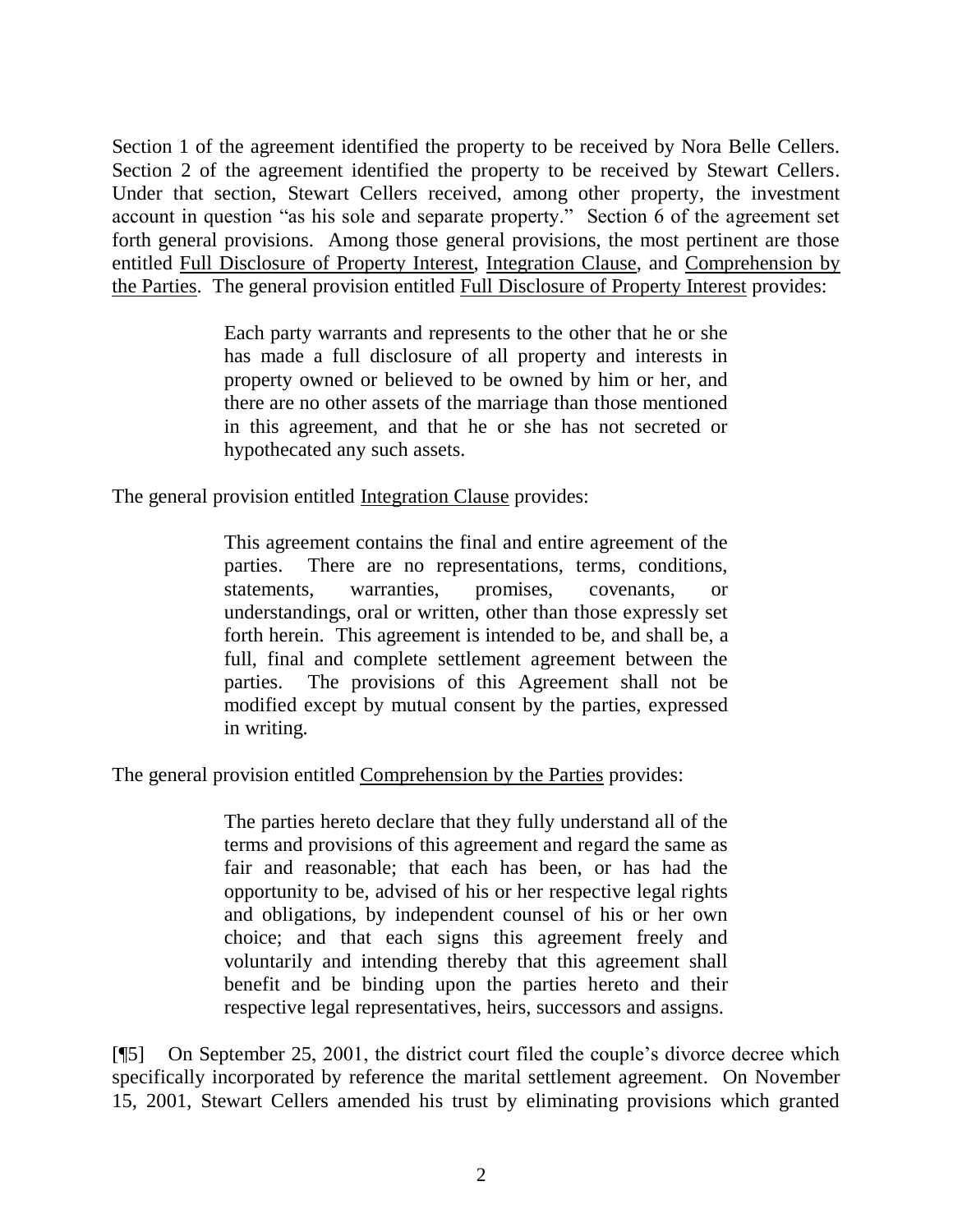specific distributions to various family members and by directing the successor trustee, on Stewart Cellers' death, to distribute the entire remaining residual trust to the Stewart Cellers Foundation, Inc. On July 2, 2004, Stewart Cellers executed his will which included a standard pour-over provision that left all the rest, residue, and remainder of his estate and property to his trust.

[¶6] On May 22, 2005, Stewart Cellers died; on April 13, 2006, the investment firm holding the investment account in question transferred the investment account funds to Nora Belle Cellers, the named beneficiary, because Stewart Cellers in his lifetime had not changed the beneficiary designation. On August 11, 2006, Steven M. Adami, as successor trustee of the Albert Stewart Cellers Trust, asked Nora Belle Cellers to return the investment account funds to the trust. She refused, and Mr. Adami filed his complaint against her alleging conversion.

[¶7] Both Steven M. Adami and Nora Belle Cellers initially filed summary judgment motions which the district court denied. Later, Mr. Adami filed a renewed summary judgment motion on September 25, 2007, which the district court granted by order dated April 21, 2008. That order incorporated by reference the district court's decision letter dated January 17, 2008. Nora Belle Cellers timely appealed that order. The district court denied Mr. Adami's claim for prejudgment interest on the investment account funds, and Mr. Adami timely appealed that order.

## **STANDARD OF REVIEW**

[¶8] Our summary judgment standard of review is clear:

A summary judgment is appropriate when no genuine issue as to any material fact exists and when the prevailing party is entitled to have a judgment as a matter of law. *Covington v. W.R. Grace-Conn., Inc.,* 952 P.2d 1105, 1106 (Wyo. 1998); *see also* W.R.C.P. 56(c). We evaluate the propriety of a summary judgment by employing the same standards and by using the same materials as the lower court employed and used. *Kirkwood v. CUNA Mutual Insurance Society,* 937 P.2d 206, 208 (Wyo. 1997). We do not accord deference to the district court's decisions on issues of law. *Kanzler v. Renner,* 937 P.2d 1337, 1341 (Wyo. 1997). In cases requiring the interpretation of a contract**,** a summary judgment is appropriate only if the contract is clear and unambiguous. *Kirkwood,* 937 P.2d at 208; *Treemont, Inc. v. Hawley,* 886 P.2d 589, 592 (Wyo. 1994).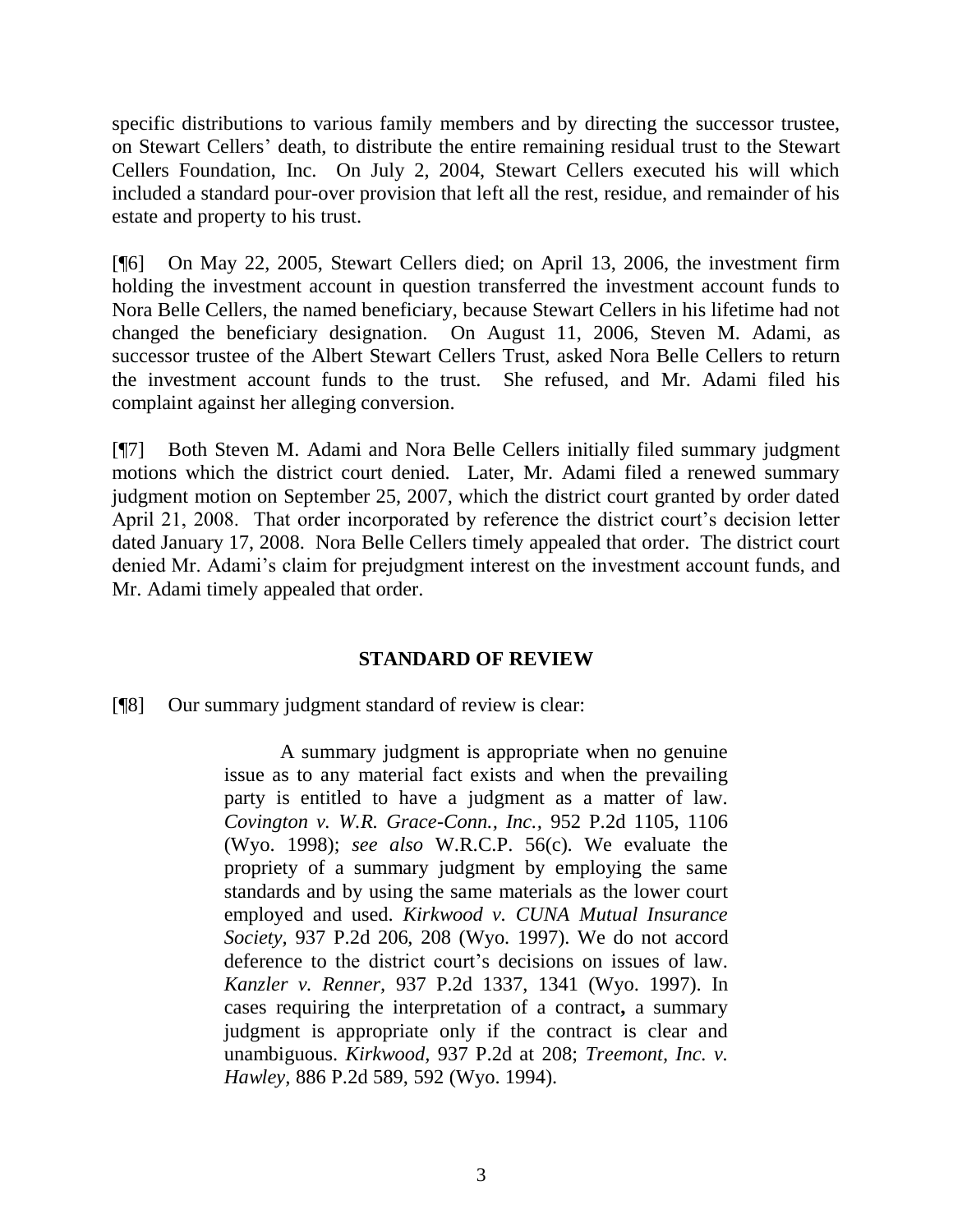*Comet Energy Servs., LLC v. Powder River Oil & Gas Ventures, LLC*, 2008 WY 69, ¶ 5, 185 P.3d 1259, 1261 (Wyo. 2008).

#### **Construction Of Divorce Property Settlement Agreements**

[¶9] "This Court applies the standards of contract construction to construe divorce property settlement agreements." *Wunsch v. Pickering*, 2008 WY 131, ¶ 16, 195 P.3d 1032, 1039 (Wyo. 2008). We recognize

> [t]he ultimate goal when interpreting a contract is to discern the intention of the parties to the document. In doing so, we first look to the specific terms of the contract and give them their plain and ordinary meaning. Plain meaning is that meaning which the language would convey to reasonable persons at the time and place of its use. If the language of the contract is clear and unambiguous, then we secure the parties' intent from the words of the agreement as they are expressed within the four corners of the contract.

*Comet Energy Serv.*,  $\parallel$  6, 185 P.3d at 1261-62 (internal citations and quotation marks omitted). Disposition of disputes relating to an unambiguous contract may be accomplished by a summary judgment. *Continental Ins. v. Page Engineering Co.*, 783 P.2d 641, 651 (Wyo. 1989).

#### **DISCUSSION**

[¶10] Mr. Adami maintains that *Aetna Life Ins. Co. v. Bushnell*, 190 F. Supp. 499 (D. Wyo. 1960), answers in his favor the question presented in this appeal. *Bushnell* was an interpleader action brought by a life insurance company to determine the proper distribution of the proceeds of a life insurance policy owned by the husband in which the wife was the designated beneficiary to receive the insurance proceeds on the husband's death. *Id.* at 499-500. The husband and wife had executed a property settlement agreement which was ultimately confirmed and annexed to a divorce decree. *Id.* at 500. In that property settlement agreement, the parties agreed that the husband's life insurance policy was his sole, separate and absolute property and the wife's life insurance policy was her sole, separate and absolute property; and each party released the other from all rights or claims of whatever kind growing out of their marital relationship. *Id.* at 501. Following the divorce, the husband died. *Id.* at 500. Although by the terms of the husband's life insurance policy, the husband had reserved the right to change the beneficiary designation, he had not done so either after the divorce or by the time of his death. *Id.* In a bench trial to determine the proper distribution of the deceased husband's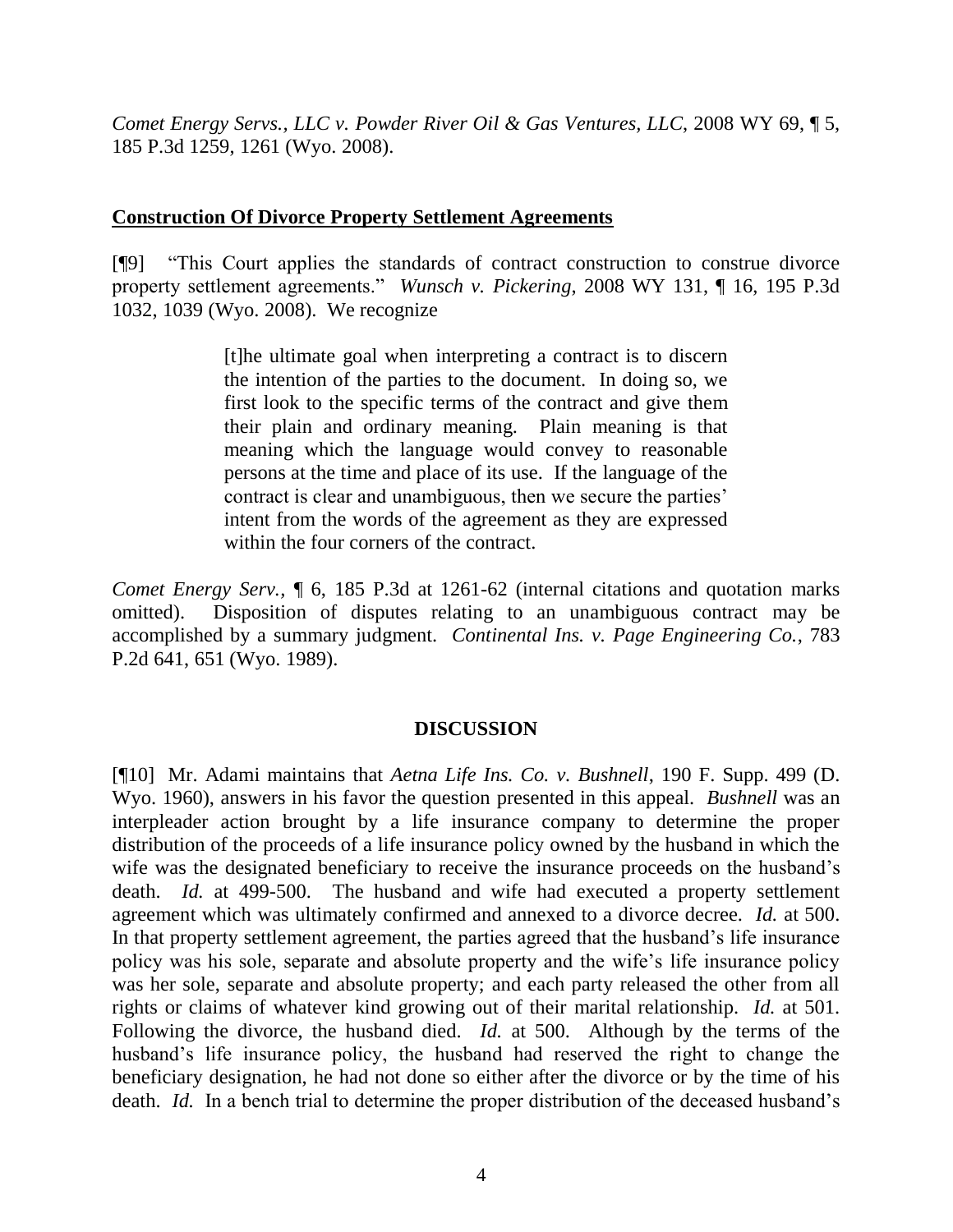life insurance proceeds, the district court framed the issue to be whether the divorced wife in the property settlement agreement had effectively disposed of her interest as the designated beneficiary of her divorced husband's life insurance policy. *Id.* at 501. In holding that in the property settlement agreement the divorced wife had impliedly disposed of her interest, the district court's reasoning, based on all of the facts and circumstances, was as follows:

1. The parties intended and agreed to make a final and complete disposition of their property; disposition of their financial interests was contemplated in the agreement. *Id*. at 502.

2. The husband as the policy insured who had reserved the right to change the beneficiary was the real and only owner of the policy. *Id.*

3. The wife as the policy beneficiary had no rights of ownership over the husband's policy; her only interest in that policy was an inchoate financial benefit in the event of the husband's death. *Id.*

4. By conveying in the property settlement agreement to her husband his own policy, the wife was not conveying to him her property interest in that policy because she had no such property interest. *Id.* Moreover, the wife was not conveying to her husband that which he already had, namely, ownership of his own policy. *Id.*

5. The language in the property settlement agreement by which the wife conveyed to the husband his own policy as his sole, separate and absolute property

> would be meaningless and unnecessary were it not to be implied that she thereby intended to relinquish to him the only right she had, namely, that of an expectancy. . . . The conclusion is inescapable, therefore, that she exchanged her rights as a beneficiary in return for other property received under the agreement. . . . [The wife] agreed to and did "give" this gift of expectancy back to [the husband]. She is, therefore, precluded from asserting any ownership of the property.

# *Id*.

[¶11] Mr. Adami argues that we should apply the *Bushnell* reasoning to the Cellers' marital settlement agreement and hold that Nora Belle Cellers relinquished her expectancy interest as the designated beneficiary in Stewart Cellers' investment account by signing that agreement which contained language that set over to Stewart Cellers the investment account as his sole and separate property.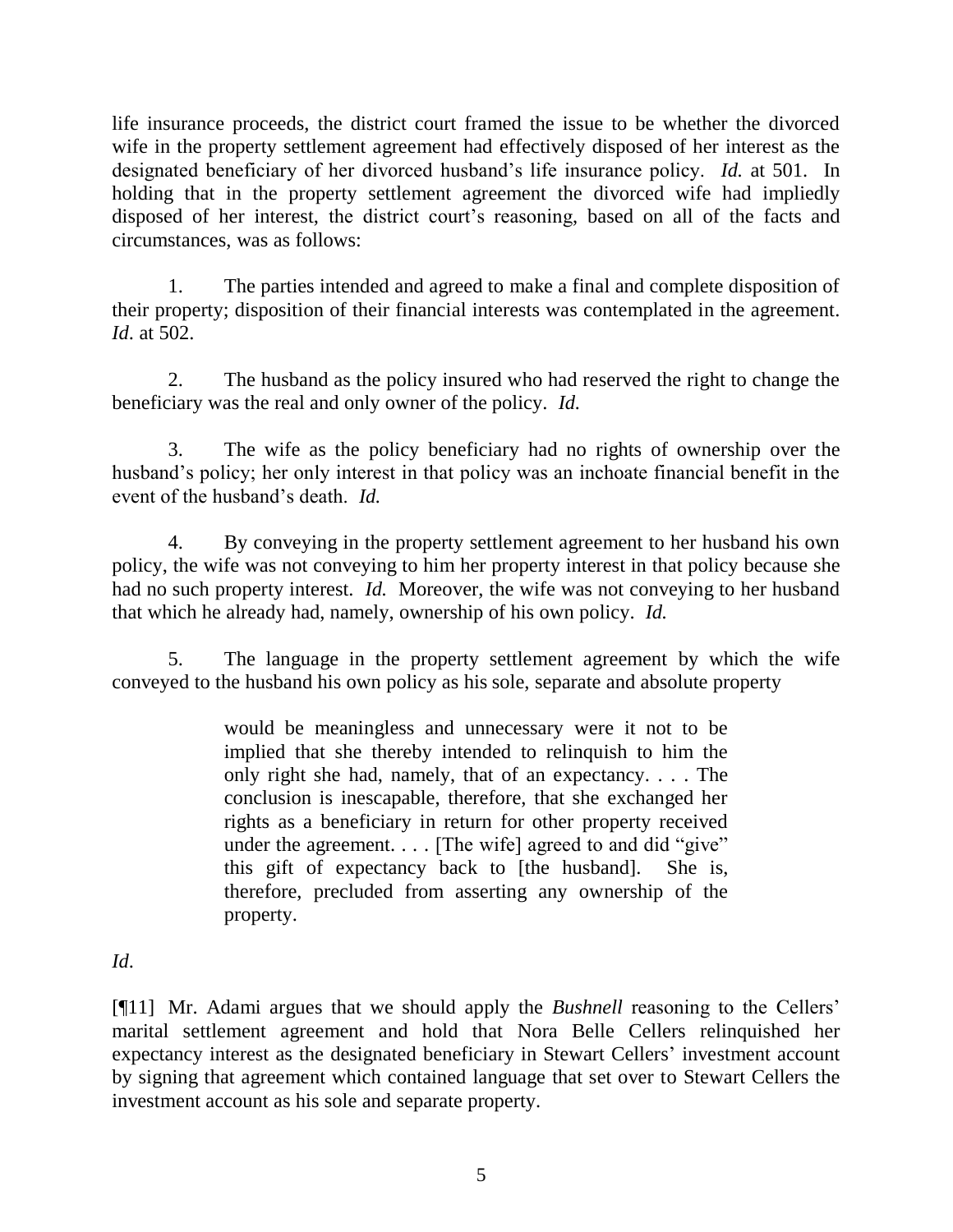[¶12] Responding to Mr. Adami's argument, Nora Belle Cellers maintains that the divorce decree and the marital settlement agreement did not terminate her expectancy interest as the named beneficiary in the investment account and points us to several cases that support her position. Among the cases she relies on are *Costello v. Costello*, 379 F. Supp. 630 (D. Wyo. 1974); *Aetna Life Insurance Co. v. Wadsworth,* 689 P.2d 46 (Wash. 1984) (en banc); and *In Re Estate of Bruce*, 877 P.2d 999 (Mont. 1994). *Costello* was decided by the same court that had decided *Bushnell* fourteen years earlier, and Nora Belle Cellers argues that *Costello* appears to soften *Bushnell's* "harsh rule" of implied intent to relinquish the inchoate expectancy possessed by a named beneficiary. To determine if this softening occurred, we shall unpack that decision's salient facts and the court's legal analysis. Harold Costello's son and daughter from a previous marriage originally sued Travelers Insurance Company for the proceeds of their deceased father's life insurance policy which had named their stepmother, Hope, as beneficiary. 379 F. Supp. at 631. Travelers Insurance Company paid the policy proceeds into the court; and Hope intervened, claiming she was entitled to the proceeds. *Id.* A bench trial ensued and the following facts developed. Harold had purchased the Travelers' policy in 1931, naming his mother as beneficiary. *Id.* In 1952, Harold married Hope; and in 1966, Harold changed the primary beneficiary designation on the Travelers' policy to Hope, with his son and daughter as contingent beneficiaries if Hope died. *Id.* Harold reserved the right to change the policy beneficiary. *Id.* In July 1970, Harold and Hope divorced, executing a property settlement agreement; and a divorce decree was entered. *Id.* Harold died in January 1972, about nineteen months after his divorce from Hope. *Id.* at 632. At the time of that divorce and at Harold's death, Hope remained the primary beneficiary, and Harold's son and daughter the contingent beneficiaries, on the Travelers' policy. *Id.* at 631. Harold had, however, seven months after his divorce, changed the primary beneficiary designation on another insurance policy from his daughter to his estate. *Id.* At Harold's death, in his safety deposit box, were found two uncompleted and unsigned change of beneficiary forms, one for the Travelers' policy in dispute and one for yet another insurance policy. *Id*. at 632. In the bench trial, the court found that Harold was a man of wealth, extremely involved in business with skill and acumen, and a knowledgeable person who undoubtedly was aware of the insurance policies when the divorce property settlement agreement with Hope was executed. *Id.* at 631. The court also considered a provision of that executed property settlement agreement and a provision of the divorce decree. The provision of the executed property settlement agreement read:

#### (F) WAIVER OF CLAIM AND JURISDICTION OF COURT

. . . .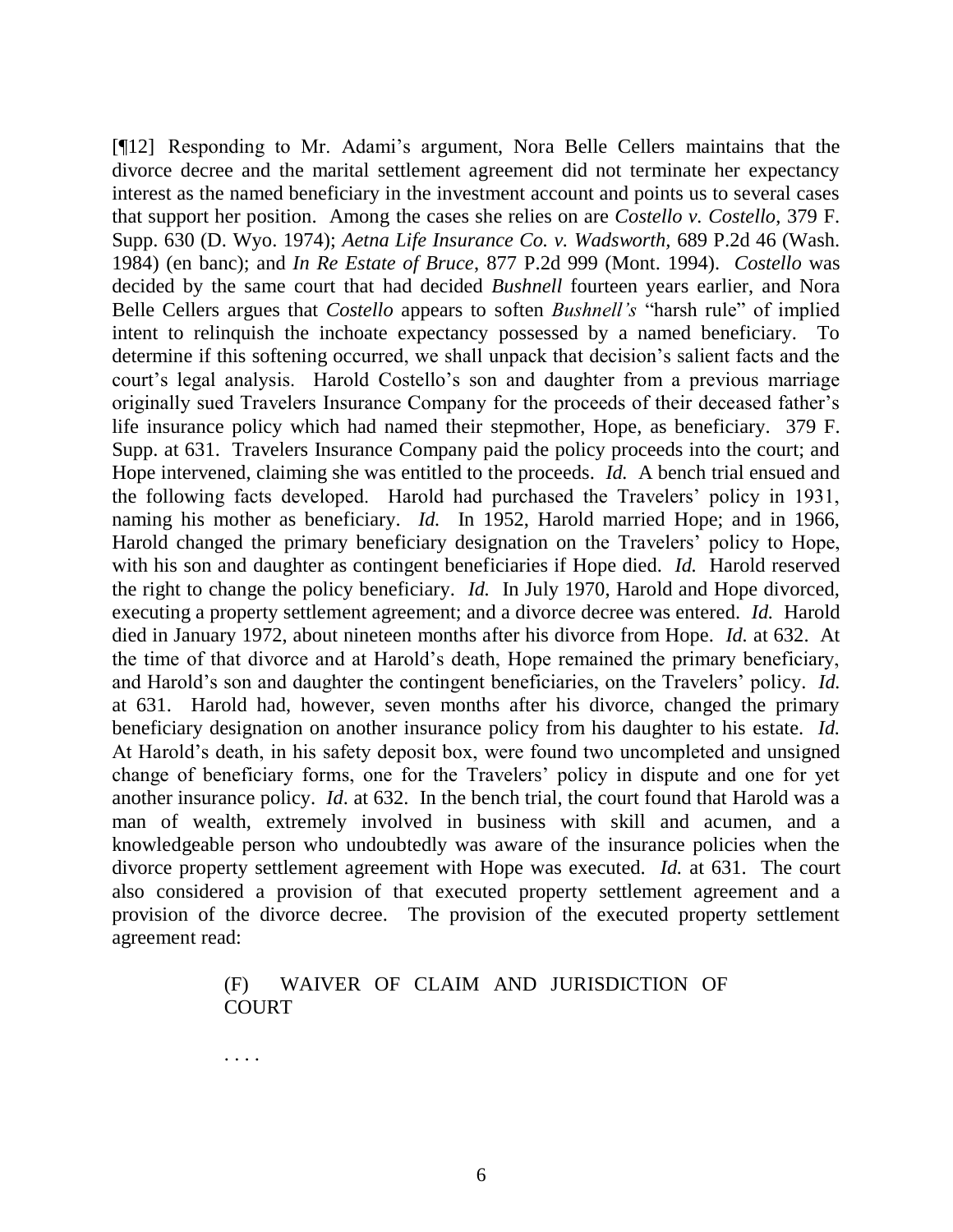(2) It is further stipulated and agreed by and between the parties hereto that this agreement is intended to be and shall be a full, final and complete property settlement agreement between the parties hereto, and shall be in full settlement of all claims of the Wife against the Husband for alimony, either temporary or permanent, and that neither party shall have any claim nor make any claim for property or money against the other, nor against the estate of the other by virtue of their marital relationship, which might arise by right of intestate or testate's succession, homestead or widow's allowance, and that the provisions of this agreement shall be incorporated in any decree of divorce . . . . "

*Id.* at 631. The provision of the divorce decree read:

It is Further . . . Decreed . . . that the Settlement Agreement . . . be . . . approved and confirmed . . . and upon the Defendant delivering to the Plaintiff the securities, Warranty Deed and Bill of Sale described in said agreement, the Plaintiff shall have no further claim against the Defendant for support, alimony or further property settlement, and that Plaintiff shall have no further claim or right whatsoever to any of the property, real or personal, or funds standing in the name of the Defendant or to any property or funds accumulated during the marriage of the parties.

*Id.* Commenting on the property settlement agreement, the court considered it "artfully drawn" and making "extensive provisions for division of the [parties'] property." *Id*. at 633.

[¶13] Against the backdrop of all of these facts, the court stated the precise question to be "whether [Hope] by virtue of the terms of the settlement agreement awarding [her] considerable real and personal property and other choses in action . . . waived or relinquished her right, as the named primary beneficiary, to the proceeds of the policy where such policy was not named in the agreement or [divorce] decree? The Court finds that she did not." *Id.* at 632. Based upon all of the above-stated facts, it was the court's "opinion" "that [Harold] intentionally failed to make any change in the designation of Hope . . . as the primary beneficiary; and, in effect, he thus confirmed her as the primary beneficiary" in the policy in question. *Id*. at 633. The court concluded by stating, "[t]he Court has reviewed the evidence proffered by [Harold's son and daughter from a prior marriage], over [Hope's] objection . . . and finds that it does not rise to a height to carry [their] burden of proof." *Id.* at 634.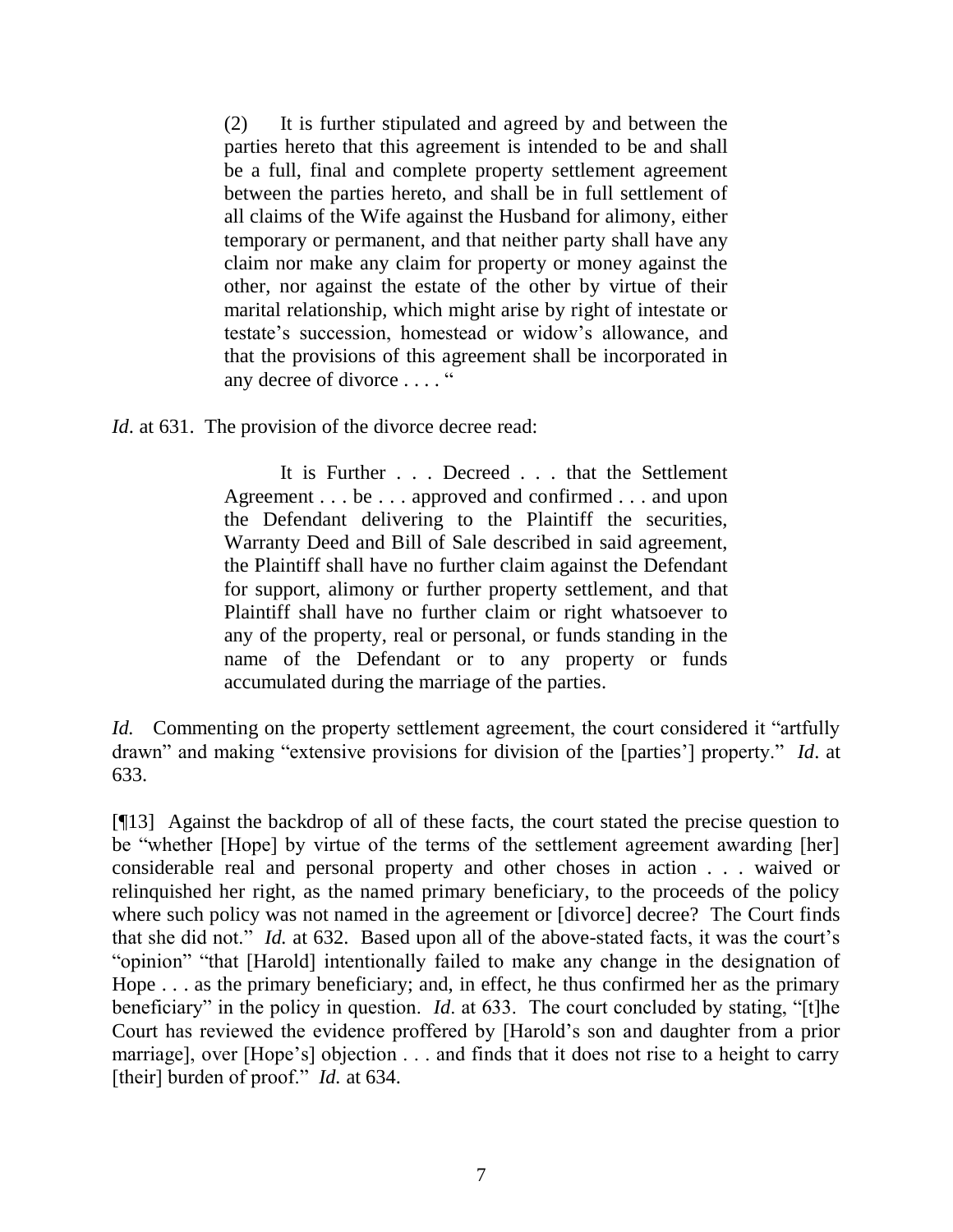[¶14] Central to the court's determination that Hope did not waive or relinquish in the settlement agreement or the divorce decree her "expectancy interest" in the policy's proceeds were these legal principles: (1) the "expectancy interest" is not derived from the status of the marital relationship, but from the terms of the policy, *id.* at 632; (2) general expressions or clauses in property settlement agreements are not to be construed as including renunciation of expectancies, and a beneficiary retains her status under a policy if it does not clearly appear from the settlement agreement that in addition to the segregation of the spouse's property it was intended to deprive either spouse of the right to take property under an insurance contract of the other, *id.* at 633; (3) absent a specific disclaimer in the settlement agreement, the court will not imply such a renunciation. *Id.*

[¶15] Having unpacked *Costello* and carefully considered the court's analysis, we agree with Nora Belle Cellers that *Costello* appears to have softened *Bushnell's* implied renunciation rule in favor of a specific disclaimer rule. We use the word "appears" cautiously, however, because both cases were fact-driven bench trials in which the court received and considered conflicting evidence, unlike the present case which is in summary judgment posture.

[¶16] Nora Belle Cellers also relies on *Aetna Life Insurance Co. v. Wadsworth*, 689 P.2d 46 (Wash. 1984) (en banc), and *In Re Estate of Bruce*, 877 P.2d 999 (Mont. 1994). In *Wadsworth*, an interpleader action brought by the life insurance company, the dispute over a group term life insurance policy proceeds was between the decedent's first wife and his wife at the time of decedent's death. 689 P.2d at 47. The divorce decree between the decedent and his first wife purported to transfer all of the first wife's interests in all of decedent's life insurance policies to decedent, the first wife remaining as the named beneficiary of the group term life insurance policy at the time of his death. *Id*. Upon decedent's death, his widow became entitled to one-half of the proceeds of the group term life insurance policy as it was community property purchased by the couple's community funds for the most recent term. *Id.* at 51. Because the decedent had the power to direct the disposition of the other half of the policy's proceeds, however, the disposition of that share depended upon the validity of his designation of his first wife as named beneficiary. *Id.* In decedent and first wife's separation agreement, incorporated into their divorce decree, first wife transferred to him "as his sole and separate property, free and clear of any right, title, or interest on her part . . . all life insurance policies insuring his life." *Id.* First wife argued, and the Washington Supreme Court agreed, that "such a decree should divest the former spouse only of present ownership interests in life insurance policies, not of any expectancy interest [the former spouse] might have as named beneficiary." *Id.* Noting that the failure to distinguish properly between present property rights in insurance policies and the expectancies of beneficiaries has created confusion in interpreting property settlement agreements incorporated in divorce decrees and made difficult the court's task of determining to whom insurance proceeds should be paid, the court adopted a rule that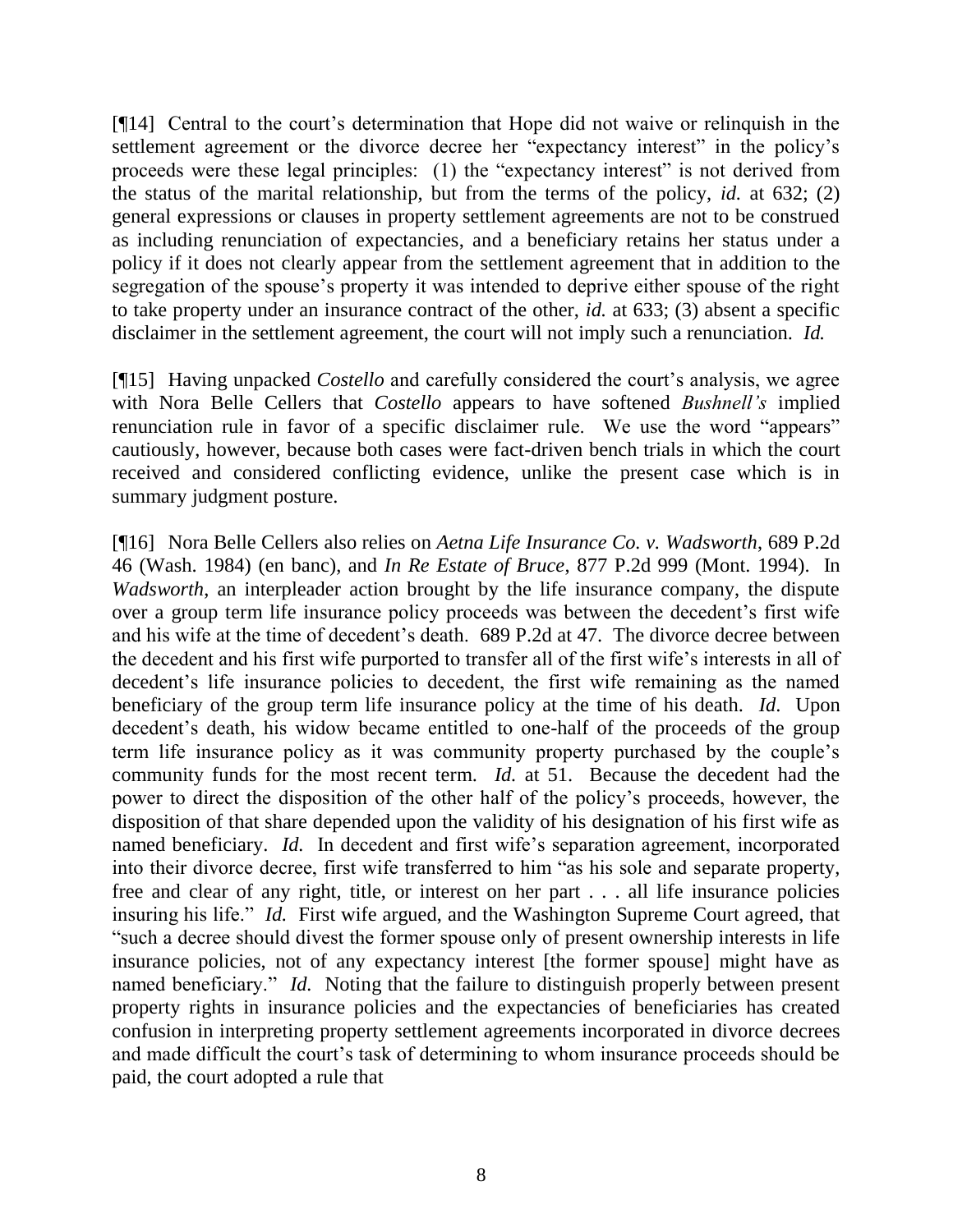should encourage individuals to consider carefully the disposition of life insurance policies in dissolution. Such careful consideration will clarify the intent of the parties and reduce the need, at a later point in time, to inquire into the donative intent of the deceased insured. In addition, the rule we adopt will simplify the procedure of determining to whom life insurance proceeds are to be distributed.

*Id.* at 52. The rule is as follows:

To the extent no community property rights are invaded, the named beneficiary will generally be entitled to the proceeds. A dissolution decree will divest the former spouse of his or her expectancy as named beneficiary, however, if (1) the dissolution decree, in clear and specific language, states that the former spouse is to be divested of his or her expectancy as beneficiary *and* (2) the policy owner formally executes this stated intention to change the beneficiary within a reasonable time after the dissolution decree has been entered. Thus, if the insured spouse dies within this reasonable time period without formally executing the previously stated intention to change the beneficiary, the former spouse will not be entitled to the proceeds. After a reasonable time has passed, however, the clause in the dissolution decree will be ineffective and the former spouse, if named beneficiary, will be entitled to the proceeds. In any event, one year after dissolution, it shall be conclusively presumed that the policy owner intended to retain the named beneficiary as the one entitled to the proceeds.

*Id.* (emphasis in original).

[¶17] Applying the first prong of the newly adopted rule, the court noted that in the divorce decree the decedent's first wife conveyed to the decedent, as his separate property, all life insurance policies insuring his life, but the decree did not mention the first wife's expectancy as named beneficiary; therefore, the decree's language was inconclusive as it was neither sufficiently clear nor sufficiently specific to indicate an intent to divest the first wife of her expectancy. *Id.* at 52-53. The court further observed that, even had the decree language been clear and specific that the first wife was divested of her expectancy as named beneficiary, such language would have been ineffective because the decedent had died over three years after the date of the decree and the oneyear conclusive presumption that the decedent intended to retain the named beneficiary (his first wife) applied. *Id.* at 53.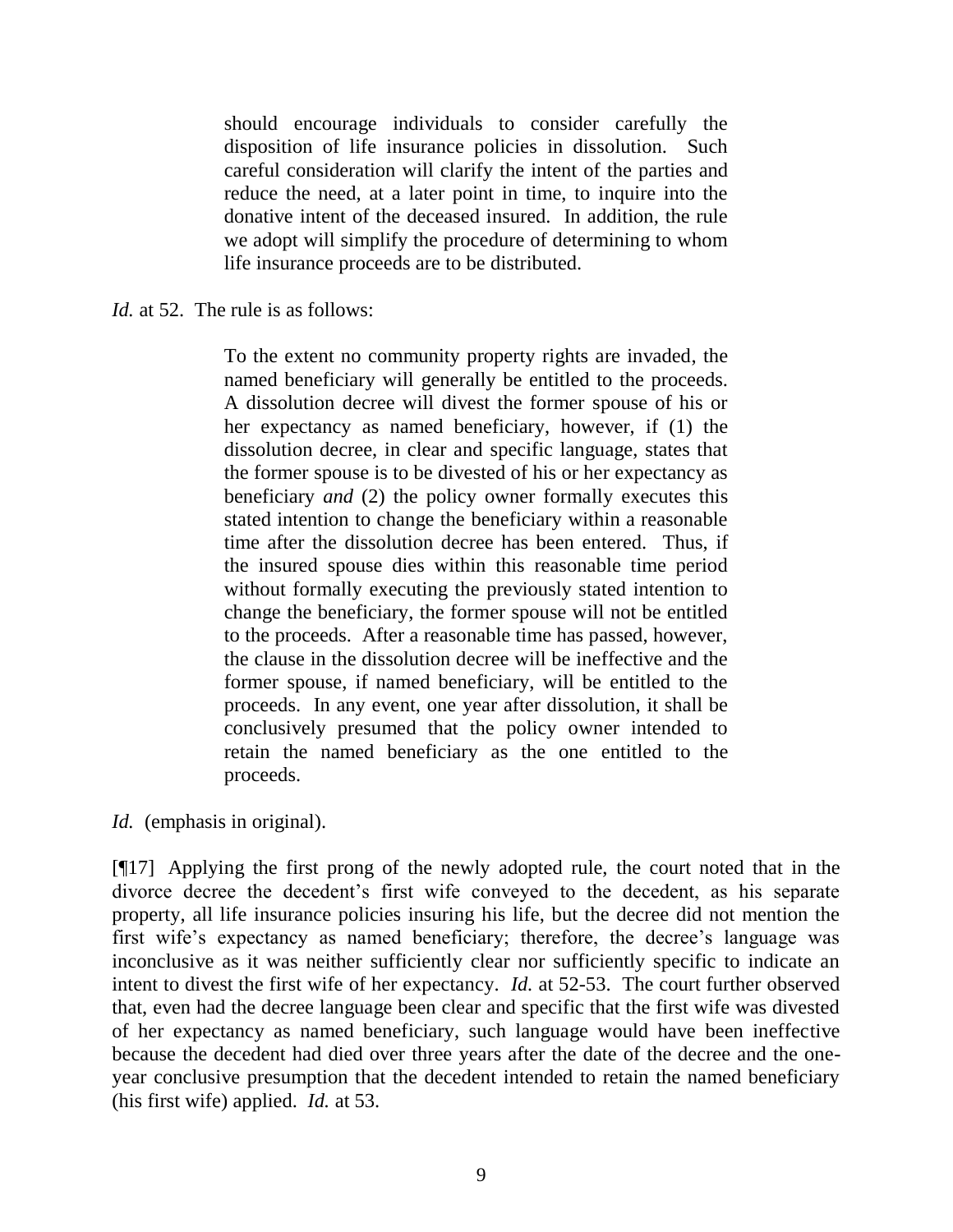[¶18] In *In Re Estate of Bruce*, 877 P.2d 999 (Mont. 1994), the dispute concerned the deceased former husband's individual retirement account which was generally referred to and specifically awarded to him in his property settlement agreement with his former wife. *Id.* at 1002. That property settlement agreement did not, however, refer to his former wife's interest as a named beneficiary of that account. *Id.* The Montana Supreme Court considered the language and logic of two of its earlier decisions, one of which concerned a retirement account and the other a life insurance policy. *Id.* at 1001-02. In *Sowell v. Teachers' Retirement System*, 693 P.2d 1222, 1224 (Mont. 1984), the retirement account case, the court stated:

> The property settlement agreement does not specifically refer to Carolyn's designation as beneficiary, but rather, relinquishes Carolyn's rights of "dower, support, maintenance, succession, homestead, inheritance, or heirship" and her right to "all property, both real and personal which the other party now has or may hereafter acquire." This language does not specifically cover Carolyn's inchoate right to acquire property upon the happening of a future event.

[¶19] In *Eschler v. Eschler*, 849 P.2d 196, 201 (Mont. 1993), the life insurance policy case, the court stated:

> Whether a property settlement agreement should be deemed to bar the divorced wife is a question of the construction of the agreement itself. Where there is no provision that the effecting of the settlement agreement should deprive her of her rights as named beneficiary and she in fact remains named as beneficiary, the settlement agreement *will not be give a broader scope than its express terms specify* and she will not be barred from her right as the named beneficiary.

(quoting *Girard v. Pardun*, 318 N.W.2d 137, 138-39 (S.D. 1982) (emphasis in original)). Relying on those statements, the court in *Bruce* held that the former wife had relinquished in her property settlement agreement any immediate ownership interest in her deceased former husband's individual retirement account by virtue of her marital interest in it, but had not relinquished her right as a named beneficiary of that account. 877 P.2d at 1002.

[¶20] Our own research reveals that many other courts have also addressed these questions, and we therefore benefit from the consideration these questions have been given by them. In *Bersch v. VanKleeck*, 334 N.W.2d 114 (Wis. 1983), the Wisconsin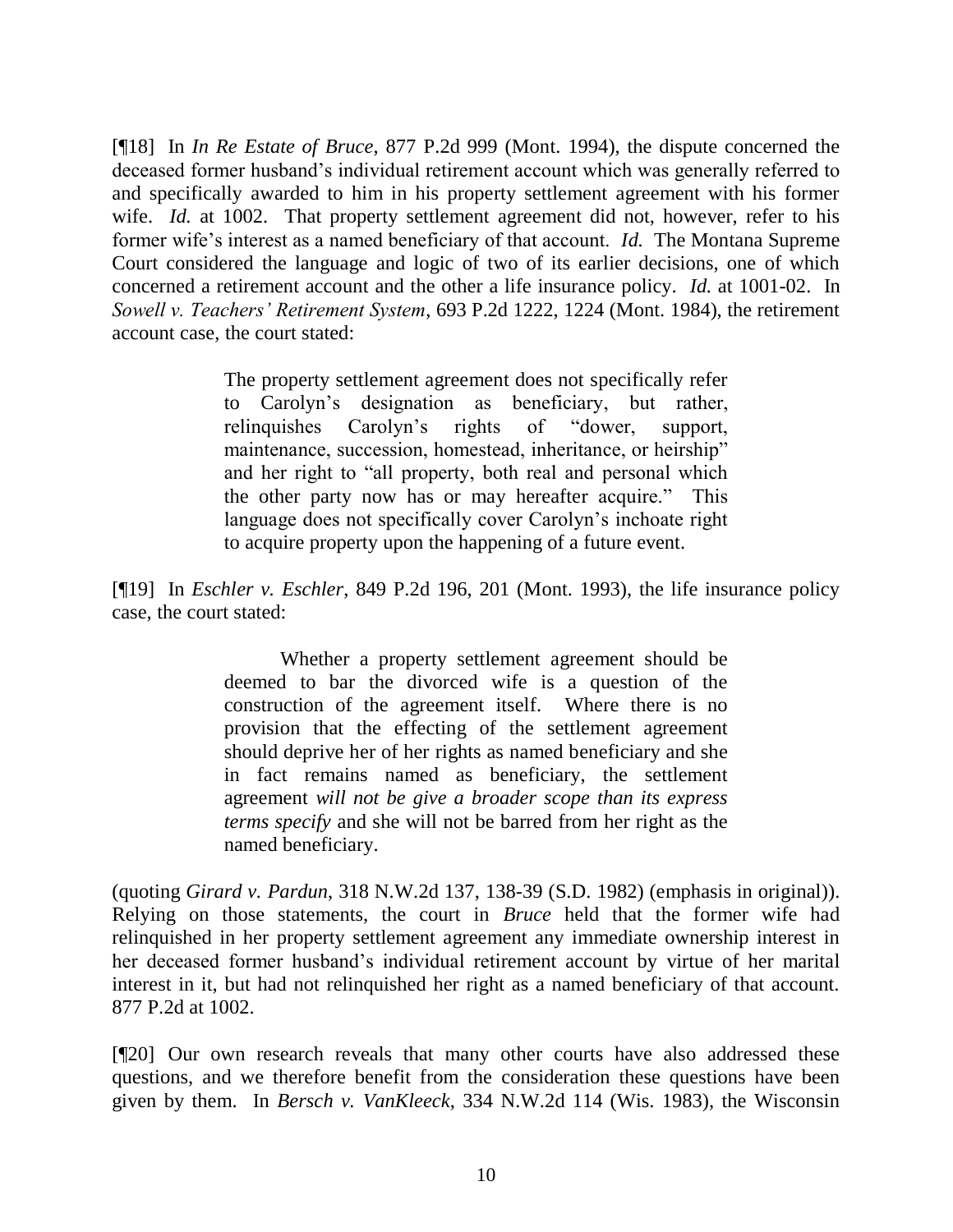Supreme Court considered the spouses' property settlement agreement incorporated into the divorce decree that provided each spouse was awarded his or her own life insurance policy, and the husband before his death never changed his former wife as the named beneficiary on his policy. *Id.* at 116. Recognizing there are two distinct property interests in a life insurance policy, the owner's interest and the named beneficiary's expectancy interest in the policy proceeds, the court stated that a general expression such as "all the rest of the property" in a divorce decree offers little guidance in determining what the parties intended. *Id.* at 116-17. Similarly, the court stated that language awarding the parties their respective policies does not state how a beneficiary's interest is to be affected. *Id.* Accordingly, the court adopted the rule that the language must be an explicit waiver or relinquishment of the beneficiary's interest. *Id.* The court explained:

> From a public policy standpoint, this rule is supportable in a variety of ways. It will encourage the prompt settlement of insurance claims and avoid unnecessary litigation. Without this rule, there would be quite an incentive for an interested party to litigate if there was an ambiguity in the divorce decree, especially if significant sums of money were at stake. It also avoids speculating about what the parties may have intended. It requires little effort to change a beneficiary on a policy after a divorce or include an explicit waiver or relinquishment of the beneficiary interest in the divorce decree.

*Id.*

[¶21] In *Culbertson v. Continental Assurance Co.*, 631 P.2d 906 (Utah 1981), the Utah Supreme Court had to determine whether the former wife had relinquished her expectancy as the named beneficiary in her former husband's profit-sharing plan in light of a divorce decree provision that read he is "awarded and there is hereby confirmed to him as his sole and separate property that property now in his possession and under his control, including funds on deposit with [his employer] constituting a profit-sharing plan." *Id.* at 909. Based upon an analysis of cases from other states, the court identified three categories of cases: First, in the agreement or divorce decree, the former spouse relinquishes any claim to ownership of the insurance policy and agrees to execute any documents to sever any ownership interest; "[u]nless there is in addition a specific provision in the decree or [agreement] explicitly waiving the expectancy interest the former spouse is entitled to receive the proceeds as designated beneficiary." *Id.* at 912. Second, the insurance policy is not specifically mentioned in the agreement or divorce decree, but there are provisions effecting a complete settlement of the parties' property interests and awarding each all right, title, and interest to his or her respective property; "[a]n agreement with such general provisions is deemed merely to effect a division of the parties' property, and the courts rule they cannot reasonably infer from such language